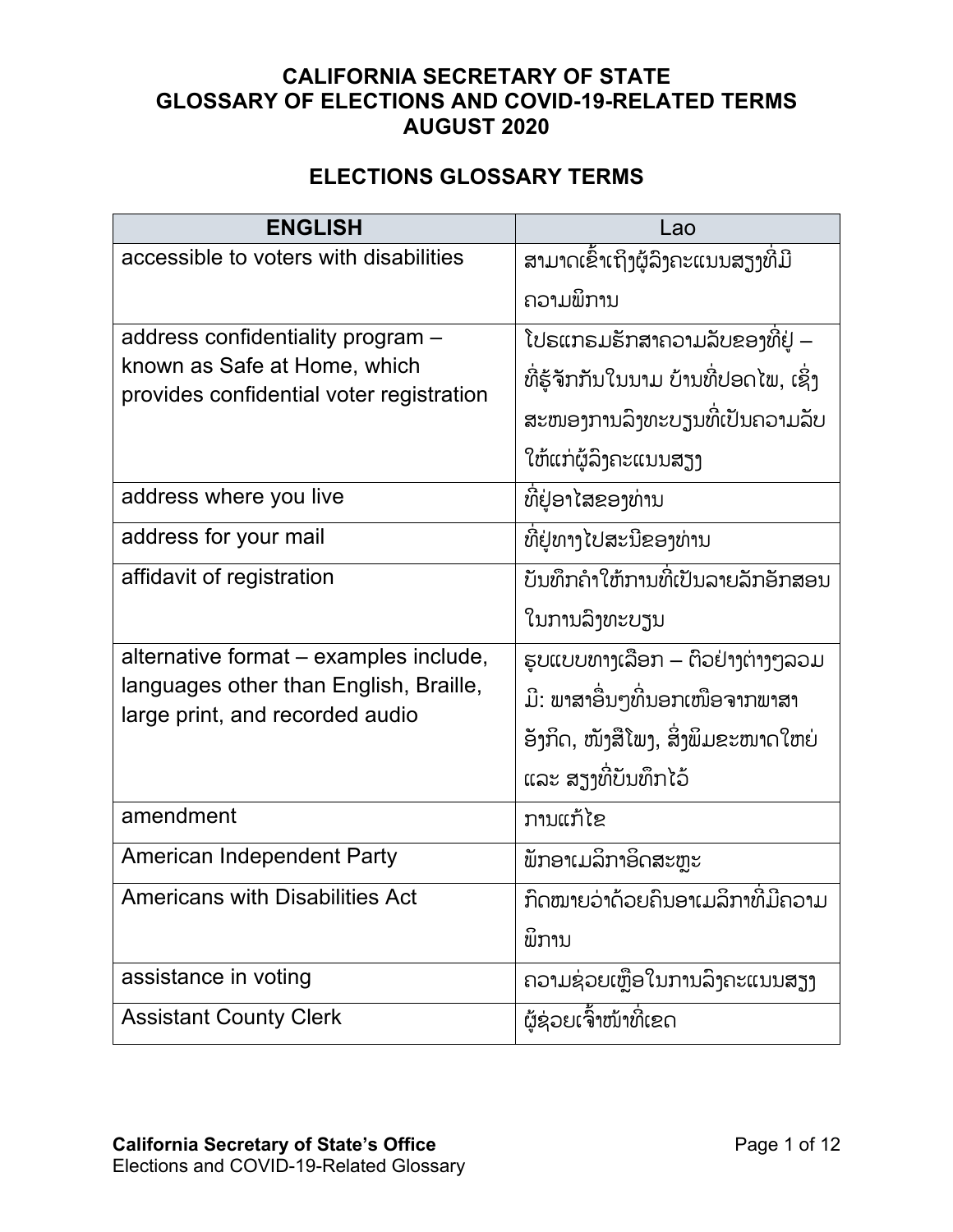| <b>Assistant Registrar of Voters</b>   | ້ຜູ້ຊ່ວຍເຈົ້າໜ້າທີ່ຝ່າຍລິງທະບຽນຜູ້ລິງ |
|----------------------------------------|---------------------------------------|
|                                        | ຄະແນນສຽງ                              |
| audio ballot                           | ບັດລິງຄະແນນແບບໄດ້ຍິນສຽງຄຳຊີ້ແຈງ       |
| <b>Ballot</b>                          | ບັດລິງຄະແນນ                           |
| ballot box                             | ຫີບໃສ່ບັດລິງຄະແນນ                     |
| ballot card                            | ບັດລິງຄະແນນ                           |
| ballot drop box/location               | ກ່ອງ/ບ່ອນລຶງຄະແນນສຽງ                  |
| ballot drop off location               | ບ່ອນສິ່ງບັດເລືອກຕັ້ງ                  |
| ballot marking device                  | ອຸປະກອນເຮັດເຄື່ອງໝາຍການລຶງຄະແນນ       |
| ballot measure                         | ຮ່າງພະລາດຊະບັນຍັດບັດລິງຄະແນນ          |
| ballot stub                            | ສິ້ນບັດລິງຄະແນນ                       |
| bilingual poll worker                  | ເຈົ້າໜ້າທີ່ການເລືອກຕັ້ງທີ່ເວົ້າໄດ້ສອງ |
|                                        | ພາສາ                                  |
| bond measure                           | ຮ່າງພະລາດຊະບັນຍັດວ່າດ້ວຍພັນທະບັດ      |
| <b>California Constitution</b>         | ້ລັດຖະທຳມະນຸນແຫ່ງລັດແຄລິຟໍເນຍ         |
| California Secretary of State's office | ສຳນັກງານເລຂາທິການແຫ່ງລັດແຄລິຟໍ        |
|                                        | ເນຍ                                   |
| Candidate                              | ຜູ້ສະໝັກ                              |
| cast a vote                            | ການລິງຄະແນນສຽງ                        |
| <b>Conditional Voter Registration</b>  | ການລິງທະບຽນຜູ້ລິງຄະແນນສຽງຕາມ          |
|                                        | ເງື່ອນໄຂ                              |
| confirm your registration              | ຢືນຢັນການລິງທະບຽນຂອງທ່ານ              |
| consolidated precinct                  | ເຂດລວມ                                |
| constitutional                         | ຕາມລັດຖະທຳມະນຸນ                       |
| county                                 | ເຂດ                                   |
| <b>County Clerk</b>                    | ເຈົ້າໜ້າທີ່ເຂດ                        |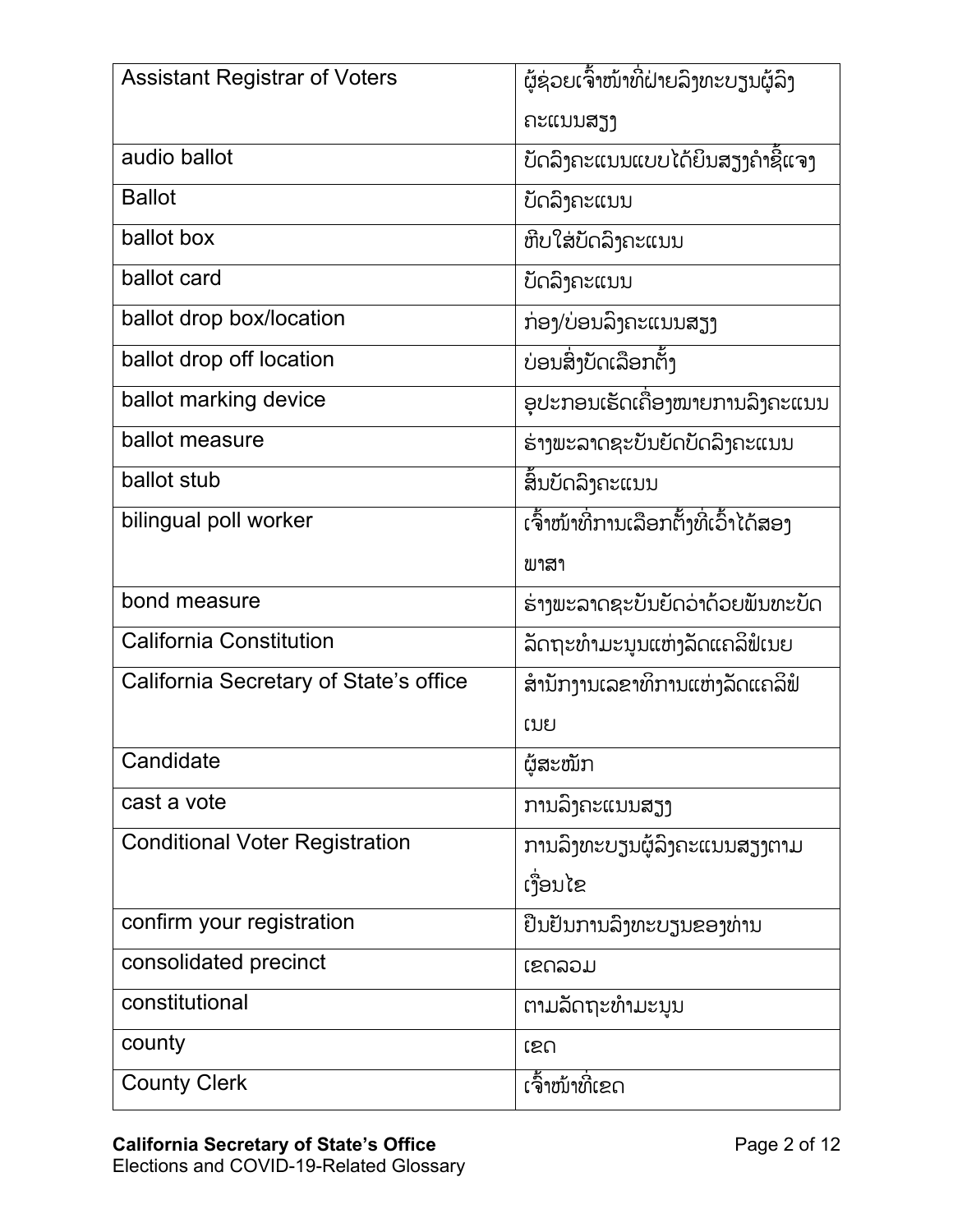| county measure                        | ຮ່າງພະລາດຊະບັນຍັດຂອງເຂດ                 |
|---------------------------------------|-----------------------------------------|
| <b>County Voter Information Guide</b> | ົ <u>ດມືຂໍ້</u> ມູນຂອງຜູ້ລິງຄະແນນສຽງເຂດ |
| curbside voting                       | ການລຶງຄະແນນແບບຂັບຜ່ານສໍາລັບຜູ້          |
|                                       | ພິການ                                   |
| decline to state                      | ປະຕິເສດທີ່ຈະແຈ້ງ                        |
| <b>Democratic Party</b>               | ້ພັກເດໂມແຄຼັກ                           |
| district                              | ເຂດ                                     |
| drive-through voting                  | ການລຶງຄະແນນສຽງແບບຂັບລົດຜ່ານ             |
| duplicate vote                        | ການລົງຄະແນນສຽງຊ້ຳ                       |
| early voting                          | ການລຶງຄະແນນສຽງກ່ອນກຳນຶດ                 |
| elderly voters                        | ຜູ້ລິງຄະແນນສຽງທີ່ສູງອາຍຸ                |
| election                              | ການເລືອກຕັ້ງ                            |
| Election Administration Plan (EAP)    | ແຜນການບໍລິຫານການເລືອກຕັ້ງ (EAP)         |
| <b>Election Day</b>                   | ້ວນເລືອກຕັ້ງ                            |
| election inspector                    | ຜູ້ກວດສອບການເລືອກຕັ້ງ                   |
| election observer                     | ຜູ້ສັງເກດການການເລືອກຕັ້ງ                |
| election official                     | ເຈົ້າໜ້າທີ່ການເລືອກຕັ້ງ                 |
| election worker                       | ຜູ້ປະຕິບັດງານການເລືອກຕັ້ງ               |
| Electioneering                        | ການຫາສຽງເລືອກຕັ້ງ                       |
| electronic pollbook or e-pollbook     | ປຶ້ມລຶງຄະແນນເລືອກຕັ້ງແບບເອເລັກໂຕຣ       |
|                                       | ນິກ                                     |
| eligible voters                       | ໍຜຼ່ມີສິດລິງຄະແນນສຽງ                    |
| fiscal impact                         | ຜິນກະທົບທາງດ້ານງົບປະມານ                 |
| general election                      | ການເລືອກຕັ້ງທົ່ວໄປ                      |
| <b>Green Party</b>                    | ້ພັກກຣີນ                                |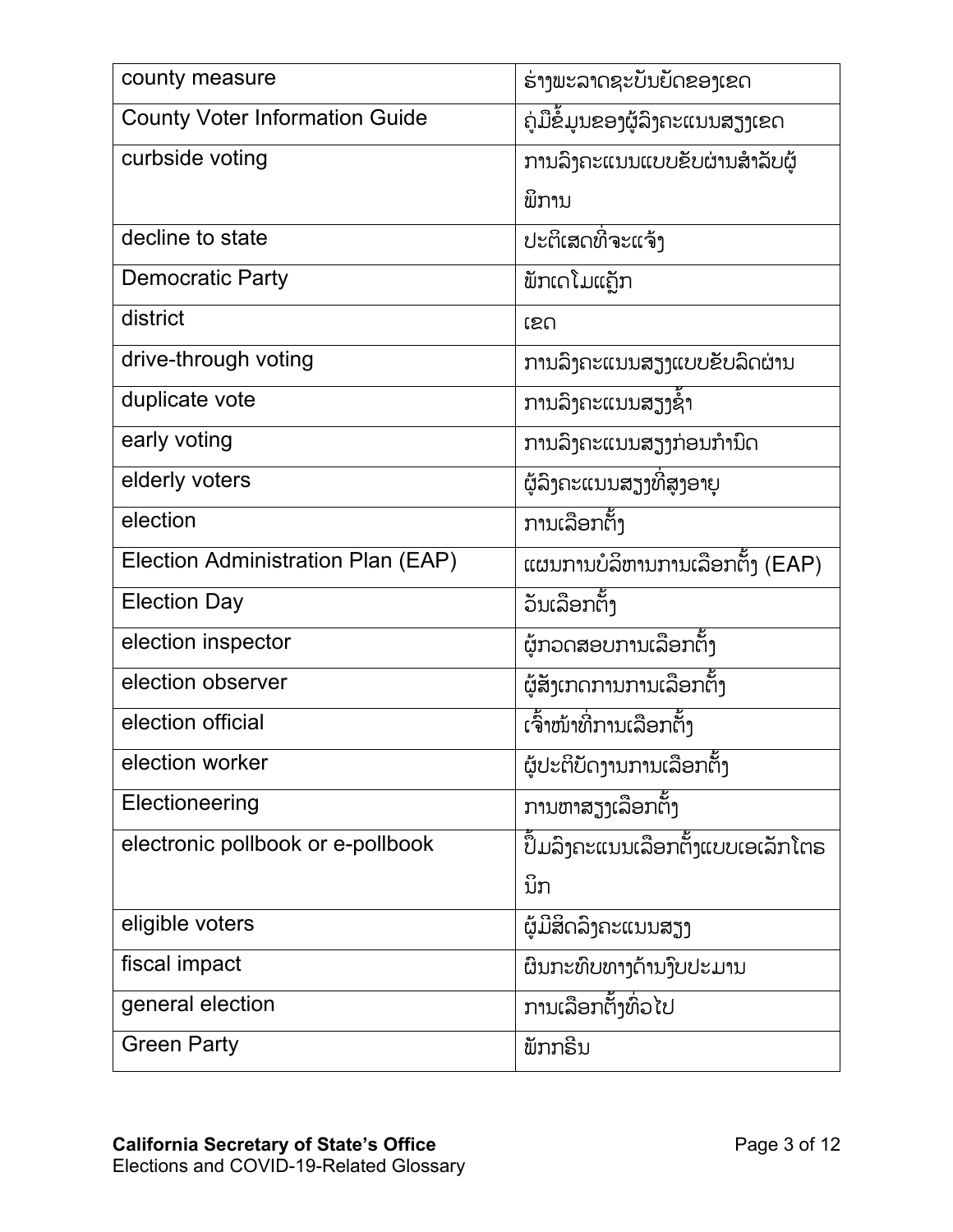| identification                         | ບັດປະຈຳຕິວ                            |
|----------------------------------------|---------------------------------------|
| initiative measure                     | ມາດຕະການລິເລີ່ມ                       |
| instructions to voters                 | ບັນດາຄຳແນະນຳສຳລັບຜູ້ລິງຄະແນນສຽງ       |
| <b>Language Accessibility Advisory</b> | ຄະນະກຳມະການທີ່ປຶກສາການໃຫ້ຄວາມ         |
| Committee (LAAC)                       | ຊ່ວຍເຫຼືອດ້ານພາສາ (LAAC)              |
| layout guidance                        | ຄຳແນະນຳດ້ານການຈັດວາງ                  |
| <b>Libertarian Party</b>               | ້ພັກເສລີນິຍົມ                         |
| local measure                          | ມາດຕະການທ້ອງຖິ່ນ                      |
| mail ballots                           | ບັດລິງຄະແນນທາງໄປສະນີ                  |
| marking device                         | ອຸປະກອນໃນການເຮັດເຄື່ອງໝາຍ             |
| military and overseas voters           | ຜູ້ລິງຄະແນນສຽງເລື້ອກຕັ້ງໃນກອງທັບ      |
|                                        | ແລະ ທີ່ຢູ່ຕ່າງປະເທດ                   |
| multilingual services                  | ການໃຫ້ບໍລິການແບບຫຼາຍພາສາ              |
| <b>No</b>                              | ບໍ່                                   |
| <b>No Party Preference</b>             | ບໍ່ມີພັກທີ່ມັກ                        |
| Nonpartisan                            | ບໍ່ເຂົ້າຂ້າງຝ່າຍໃດຝ່າຍໜຶ່ງ            |
| Office of the Registrar of Voters      | ສຳນັກງານຂອງເຈົ້າໜ້າທີ່ຝ່າຍລຶງທະບຽນຜູ້ |
|                                        | ລິງຄະແນນສຽງ                           |
| official ballot                        | ້ບັດເລືອກຕັ້ງທາງການ                   |
| Overvote                               | ລິງຄະແນນສຽງເກີນ                       |
| paper ballot                           | ບ້ດລິງຄະແນນແບບເຈ້ຍ                    |
| Peace and Freedom Party                | ້ພັກສັນຕິພາບ ແລະ ອິດສະຫຼະພາບ          |
| please print                           | ກະລຸນາພິມ                             |
| poll worker                            | ເຈົ້າໜ້າທີ່ການເລືອກຕັ້ງ               |
| polling place                          | ໜ່ວຍເລືອກຕັ້ງ                         |
|                                        |                                       |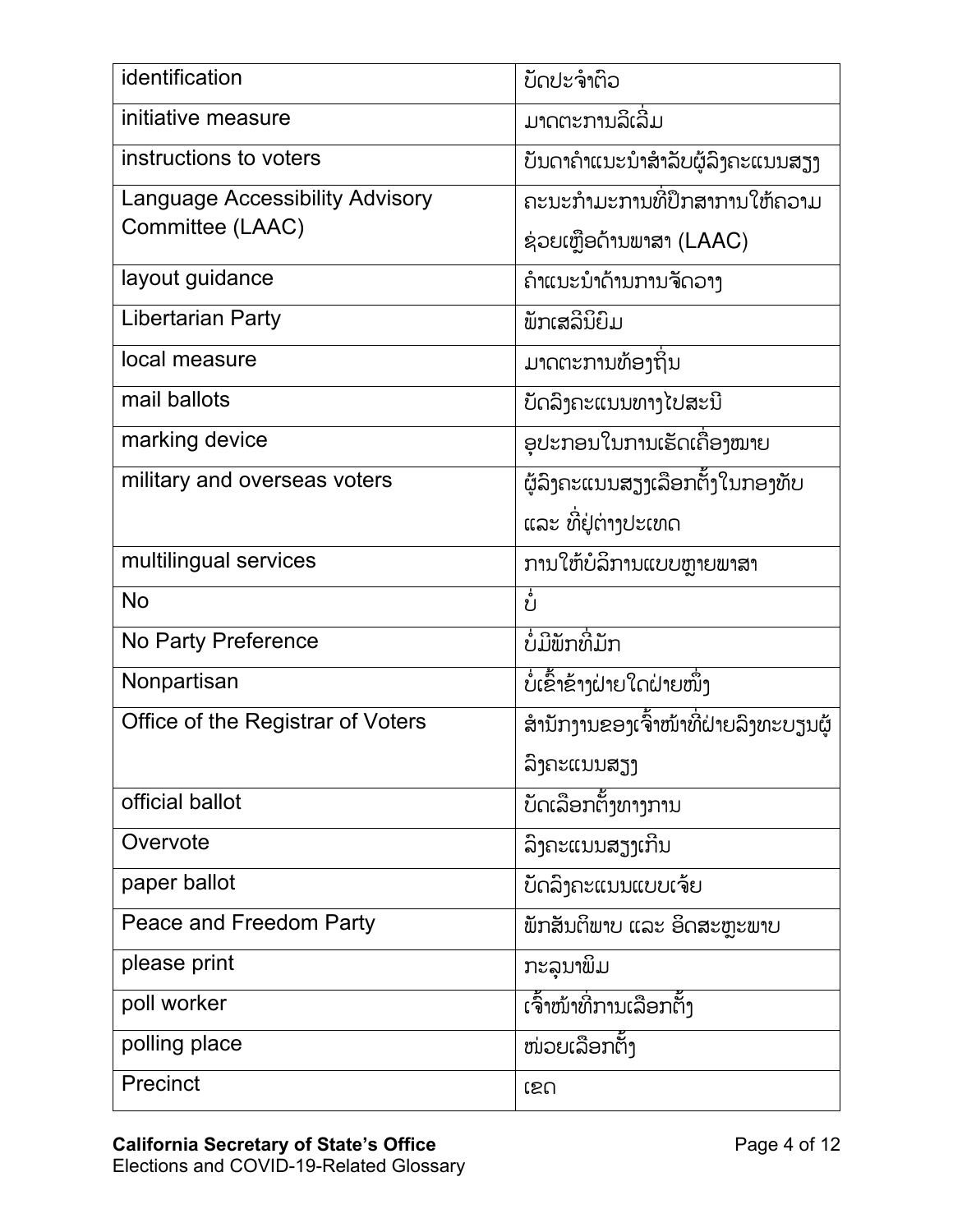| pre-registration - California youth can                                         | ການລຶງທະບຽນລ່ວງໜ້າ – ໄວໜຸ່ມຂອງ     |
|---------------------------------------------------------------------------------|------------------------------------|
| pre-register to vote if they are 16 or 17<br>years old and meet the other voter | ້ລັດແຄລິຟໍເນຍ ສາມາດລຶງທະບຽນລ່ວງໜ້  |
| registration eligibility requirements and                                       | າ ເພື່ອລຶງຄະແນນສຽງຖ້າພວກເຂົາມີອາຍຸ |
| their registration will become active                                           | 16 ຫຼື 17 ປີ ແລະ ກຶງຕາມຂໍ້ກຳນຶດ    |
| once they turn 18 years old                                                     | ຄຸນສິມບັດໃນການລິງທະບຽນຂອງຜູ້ລິງ    |
|                                                                                 | ຄະແນນສຽງ ແລະ ການລຶງທະບຽນຂອງ        |
|                                                                                 | ພວກເຂົາກໍຈະສາມາດນໍາໃຊ້ໄດ້ເມື່ອພວກ  |
|                                                                                 | ເຂົາມີອາຍຸຄິບ 18 ປີ                |
|                                                                                 |                                    |
| primary election                                                                | ການເລືອກຕ້ໍາຂັ້ນຕົ້ນ               |
| proposition                                                                     | ຂໍ້ສະເໜີ                           |
| provisional ballot                                                              | ບ້ດລິງຄະແນນຊົ່ວຄາວ                 |
| provisional ballot envelope                                                     | ຊອງບັນຈຸບັດລຶງຄະແນນຊົ່ວຄາວ         |
| public comment period                                                           | ໄລຍະເວລາໃນການສະແດງຄຳຄິດເຫັນ        |
|                                                                                 | ຂອງສາທາລະນະຊິນ                     |
| public consultation meeting                                                     | ກອງປະຊຸມປຶກສາຫາລືຂອງສາທາລະນະ       |
|                                                                                 | ຊຶນ                                |
| public hearing                                                                  | ການຮັບຟັງສາທາລະນະຊິນ               |
| recall election                                                                 | ້ການເລືອກຕັ້ງແບບຖອດຖອນ             |
| register to vote                                                                | ລິງທະບຽນເພື່ອການອອກສຽງເລືອກຕັ້ງ    |
| registered voters                                                               | ຜູ້ລິງຄະແນນສຽງທີ່ລິງທະບຽນແລ້ວ      |
| registration form                                                               | ແບບຟອມການລິງທະບຽນ                  |
| referendum measure                                                              | ມາດຕະການໃນການລຶງປະຊາມະຕິ           |
| Remote Accessible Vote by Mail                                                  | ການລຶງຄະແນນສຽງທີ່ເຂົ້າເຖິງໄດ້ຈາກ   |
| (RAVBM)                                                                         | ທາງໄກດ້ວຍເມວ (RAVBM)               |
| replacement ballot                                                              | ບັດລິງຄະແນນທົດແທນ                  |
|                                                                                 |                                    |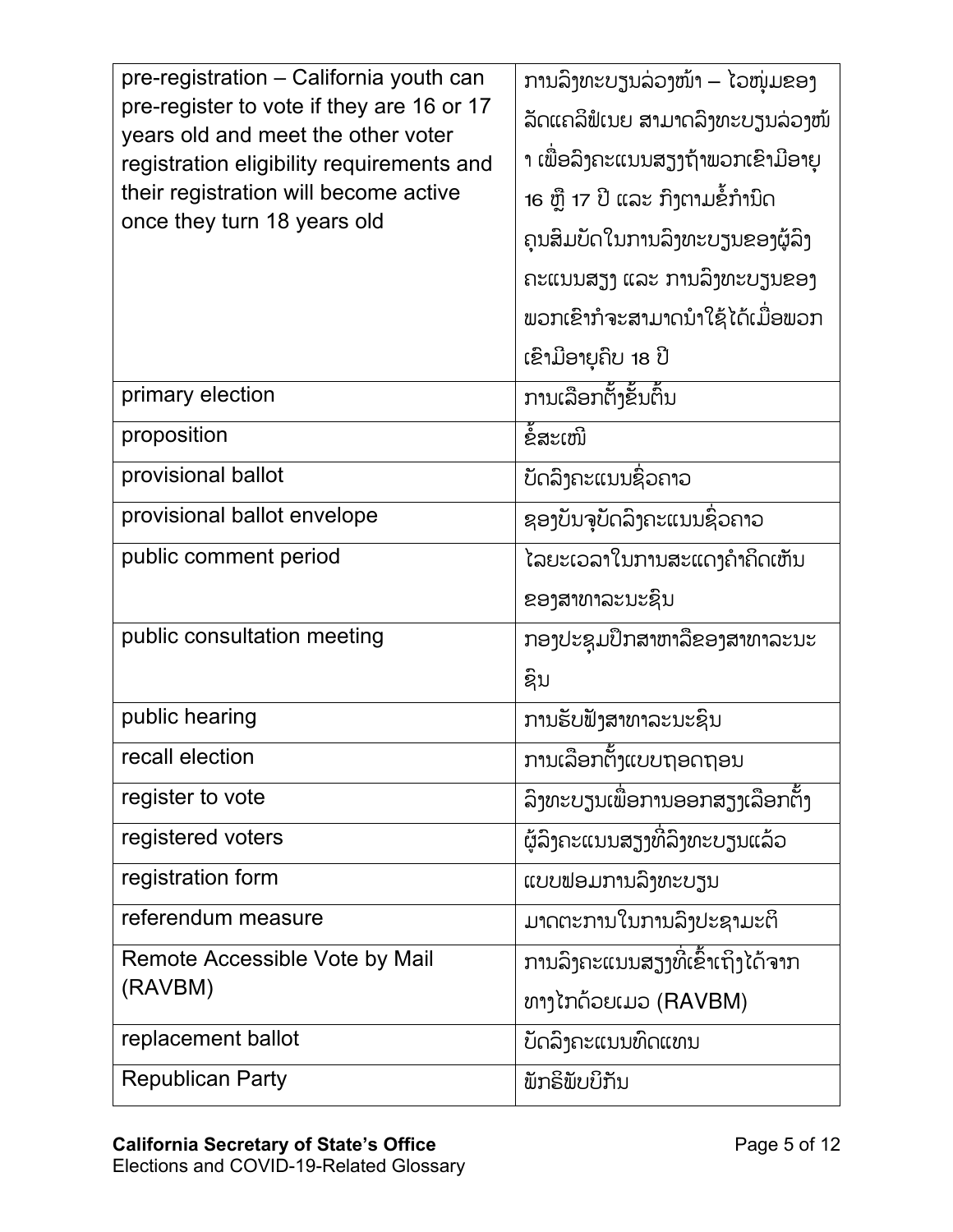| re-register                       | ລິງທະບຽນຄືນໃໝ່                    |
|-----------------------------------|-----------------------------------|
| roster                            | ບັນຊີລາຍຊື                        |
| runoff election                   | ການເລືອກຕ້ໍາພິເສດຮອບທີສອງເພື່ອຊີ້ |
|                                   | ຂາດຜູ້ຊະນະ                        |
| sample ballot                     | ບັດລິງຄະແນນຕິວຢ່າງ                |
| school measure                    | ມາດຕະການໃນໂຮງຮຽນ                  |
| secrecy sleeve                    | ຊອງເກັບບັດເລືອກຕັ້ງລັບ            |
| Signature                         | ລາຍເຊັນ                           |
| special election                  | ການເລືອກຕັ້ງພິເສດ                 |
| spoiled ballot                    | ້ບດລິງຄະແນນທີ່ເປັນບັດເສຍ          |
| state initiative                  | ການເລີ່ມອອກກົດໝາຍຂອງລັດ           |
| state measure                     | ການຮ່າງກິດໝາຍຂອງລັດ               |
| <b>Statewide Special Election</b> | ການເລືອກຕັ້ງພິເສດທົ່ວທັງລັດ       |
| <b>Stylus</b>                     | ปาກກາປາຍແຫຼມ                      |
| touch screen                      | ໜ້າຈໍສຳຜັດ                        |
| Vote                              | ລິງຄະແນນ                          |
| vote both sides of the ballot     | ລິງຄະແນນທັງສອງໜ້າຂອງບັດເລືອກຕັ້ງ  |
| vote center                       | ສູນລຶງຄະແນນ                       |
| vote for no more than             | ລິງຄະແນນບໍ່ເກີນ                   |
| vote for one                      | ລິງຄະແນນເລືອກພຽງໜຶ່ງຊື່           |
| vote for up to                    | ລິງຄະແນນໄດ້ເຖິງ                   |
| Vote by Mail                      | ໍລົງຄະແນນໂດຍສິ່ງທາງໄປສະນີ         |
| Vote by Mail return envelope      | ລິງຄະແນນໂດຍສິ່ງຊອງກັບຄືນໄປທາງ     |
|                                   | ໄປສະນີ                            |
| Voter                             | ຜູ້ລິງຄະແນນສຽງ                    |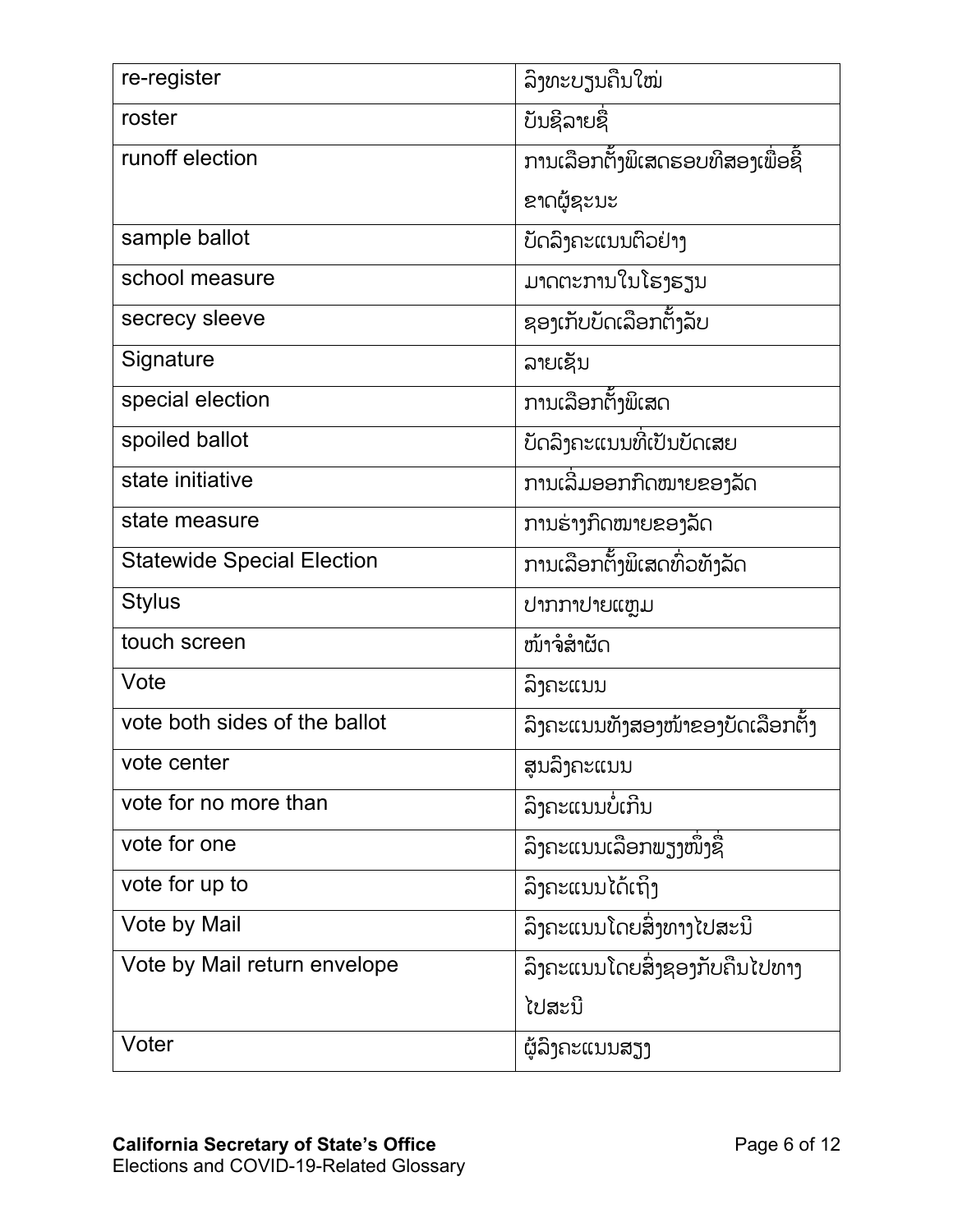| Voter Bill of Rights                 |                                         |
|--------------------------------------|-----------------------------------------|
|                                      | ສຽງ                                     |
| voter feedback                       | ຄຳເຫັນຕິຊິມຂອງຜູ້ລິງຄະແນນສຽງ            |
| voter information pamphlet           | ແຜ່ນພັບຂໍ້ມູນຂອງຜູ້ລິງຄະແນນສຽງ          |
| voter instructions                   | ຄຳແນະນຳສຳລັບຜູ້ລິງຄະແນນສຽງ              |
| voter outreach                       |                                         |
| voter outreach plan                  | ແຜນງານກ່ຽວກັບການລິງໃຫ້ຂໍ້ມູນແກ່ຜູ້      |
|                                      | ລິງຄະແນນສຽງ                             |
| voter services                       | ການໃຫ້ບໍລິການແກ່ຜູ້ລຶງຄະແນນສຽງ          |
| <b>Voter's Choice Act</b>            | ກິດໝາຍວ່າດ້ວຍທາງເລືອກຂອງຜູ້ລິງ          |
|                                      | ຄະແນນສຽງ                                |
| voters with disabilities             | ໍຜູ້ລຶງຄະແນນສຽງທີ່ມີຄວາມພິການ           |
| Voting                               | ການລຶງຄະແນນສຽງ                          |
| <b>Voting Accessibility Advisory</b> | ຄະນະກຳມະການທີ່ປຶກສາການໃຫ້ຄວາມ           |
| Committee (VAAC)                     | ຊ່ວຍເຫຼືອດ້ານການລົງຄະແນນສຽງ             |
|                                      | (LAAC)                                  |
| voting booth                         | ຄູຫາລຶງຄະແນນ                            |
| voting equipment                     | ອຸປະກອນລິງຄະແນນ                         |
| <b>Voting Rights Act</b>             | ກົດໝາຍວ່າດ້ວຍສິດທິໃນການລິງຄະແນນ         |
|                                      | ສຽງ                                     |
| voting station                       | ໜ່ວຍລຶງຄະແນນ                            |
| wheelchair accessible                | ລິດເຂັນສາມາດເຂົ້າໄດ້                    |
| write-in candidate                   | ຜູ້ສະໝັກເລືອກຕັ້ງທີ່ບໍ່ມີຊື່ຢູ່ໃນບັດລິງ |
|                                      | ຄະແນນ                                   |
| Yes                                  | ແມ່ນ                                    |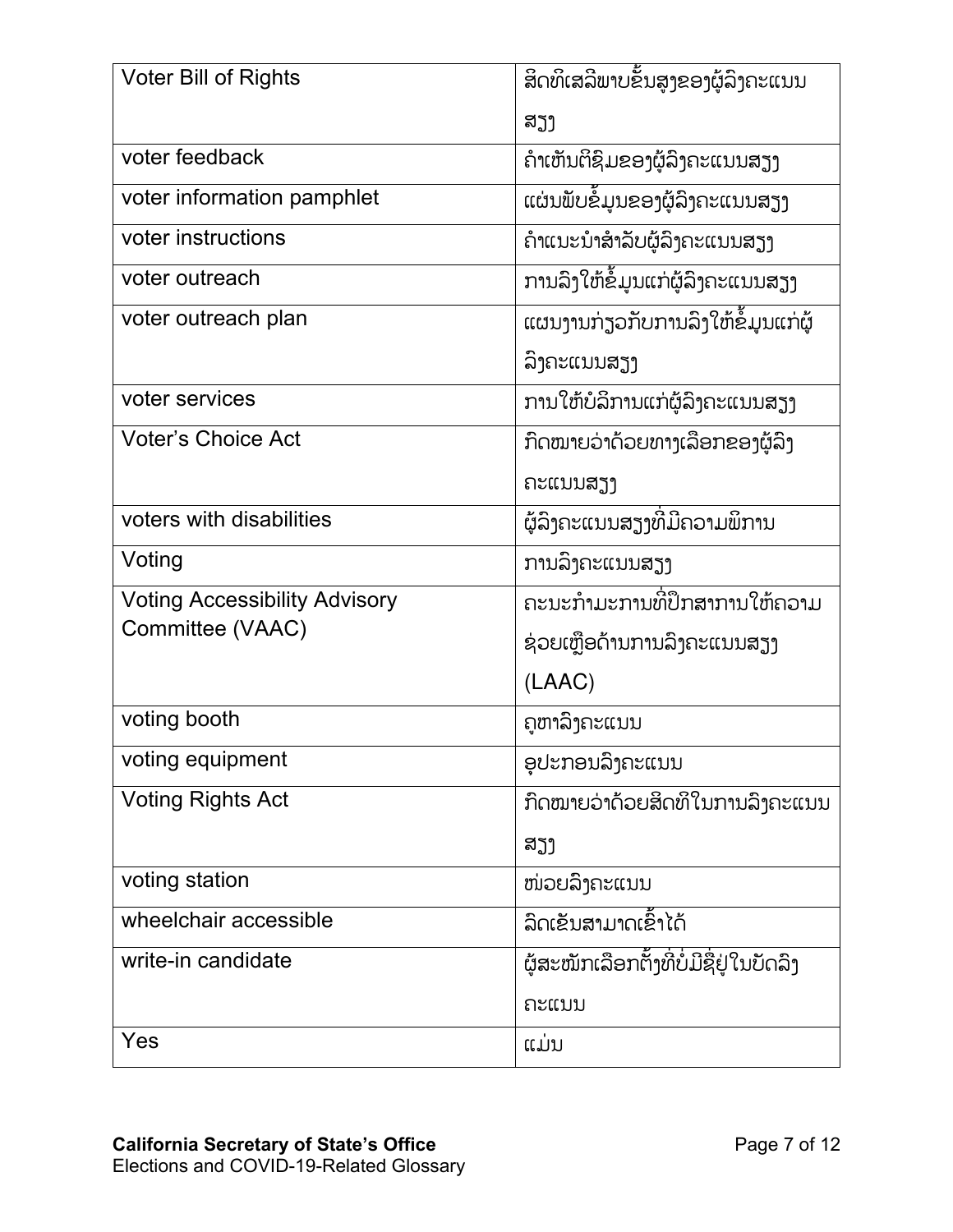## **COVID-19-RELATED GLOSSARY TERMS**

| cleaning supplies                                                                                                                                                                                                                                                                                                                         | ອຸປະກອນທຳຄວາມສະອາດ                                                                                                                                                                                                                                                                                                                                     |
|-------------------------------------------------------------------------------------------------------------------------------------------------------------------------------------------------------------------------------------------------------------------------------------------------------------------------------------------|--------------------------------------------------------------------------------------------------------------------------------------------------------------------------------------------------------------------------------------------------------------------------------------------------------------------------------------------------------|
| commonly used surfaces                                                                                                                                                                                                                                                                                                                    | ພື້ນຜິວທີ່ໃຊ້ງານທົ່ວໄປ                                                                                                                                                                                                                                                                                                                                 |
| Coronavirus Aid, Relief, and Economic<br><b>Security (CARES) Act</b>                                                                                                                                                                                                                                                                      | ກົດໝາຍວ່າດ້ວຍການໃຫ້ຄວາມຊ່ວຍເຫຼືອ,<br>ການບັນເທົາ ແລະ ຄວາມໝັ້ນຄົງທາງ<br>ເສດຖະກິດຕໍ່ກັບໂຄໂລນາໄວຣັສ<br>(CARES)                                                                                                                                                                                                                                             |
| <b>County Health Guidance</b>                                                                                                                                                                                                                                                                                                             | ຄຳແນະນຳດ້ານສາທາລະນະສຸກປະຈຳເຂດ                                                                                                                                                                                                                                                                                                                          |
| <b>County Health Officials</b>                                                                                                                                                                                                                                                                                                            | ເຈົ້າໜ້າທີ່ສາທາລະນະສຸກປະຈຳເຂດ                                                                                                                                                                                                                                                                                                                          |
| coverage of the mouth and nose                                                                                                                                                                                                                                                                                                            | ການອັດປາກ ແລະ ດັງ                                                                                                                                                                                                                                                                                                                                      |
| COVID-19 pandemic                                                                                                                                                                                                                                                                                                                         | ການລະບາດຂອງພະຍາດອັກເສບປອດ ໂຄ<br>อีก-19 (COVID-19)                                                                                                                                                                                                                                                                                                      |
| COVID-19 prevention plan                                                                                                                                                                                                                                                                                                                  | ແຜນປ້ອງກັນພະຍາດອັກເສບປອດ ໂຄ<br>ວິດ-19 (COVID-19)                                                                                                                                                                                                                                                                                                       |
| COVID-19 symptoms - includes fever<br>or chills, cough, shortness of breath or<br>difficulty breathing, fatigue, muscle or<br>body aches, headache, new loss of<br>taste or smell, sore throat, congestion<br>or runny nose, nausea, vomiting, or<br>diarrhea, as described by the Centers<br>for Disease Control and Prevention<br>(CDC) | ບັນດາອາການຂອງພະຍາດອັກເສບປອດ<br>ໂຄວິດ-19 (COVID-19) – ລວມມີ:<br>ເປັນໄຂ້ ຫຼື ໜາວສັ່ນ, ໄອ, ຫາຍໃຈຖີ່ ຫຼື<br>ຫາຍໃຈລຳບາກ, ອິດເມືອຍ, ປວດຕາມ<br>ກ້າມຊີນ ຫຼື ຮ່າງກາຍ, ເຈັບຫົວ, ສູນເສຍ<br>ການຮັບຮູ້ລິດຊາດ ຫຼື ກິ່ນໃນບໍ່ດິນມານີ້,<br>ເຈັບຄໍ, ຕັນດັງ ຫຼື ນ້ຳມຸກໄຫຼ, ປຸ້ນທ້ອງ<br>ປວດຮາກ, ຮາກ ຫຼື ຖອກທ້ອງ, ຕາມທີ່<br>ສູນຄວບຄຸມ ແລະ ປ້ອງກັນໂຣກ (CDC)<br>ໄດ້ອະທິບາຍໄວ້ |
| disinfecting tools                                                                                                                                                                                                                                                                                                                        | ເຄື່ອງມືຂ້າເຊື້ອ                                                                                                                                                                                                                                                                                                                                       |
| disinfecting wipes                                                                                                                                                                                                                                                                                                                        | ເຈ໋ຍເຊັດຂ້າເຊື້ອ                                                                                                                                                                                                                                                                                                                                       |
| <b>Executive Order N-64-20</b>                                                                                                                                                                                                                                                                                                            | ົຄາສັ່ງຜູ້ບໍລິຫານ N-64-20                                                                                                                                                                                                                                                                                                                              |
| Executive Order N-67-20                                                                                                                                                                                                                                                                                                                   | ຄຳສັ່ງຜູ້ບໍລິຫານ N-67-20                                                                                                                                                                                                                                                                                                                               |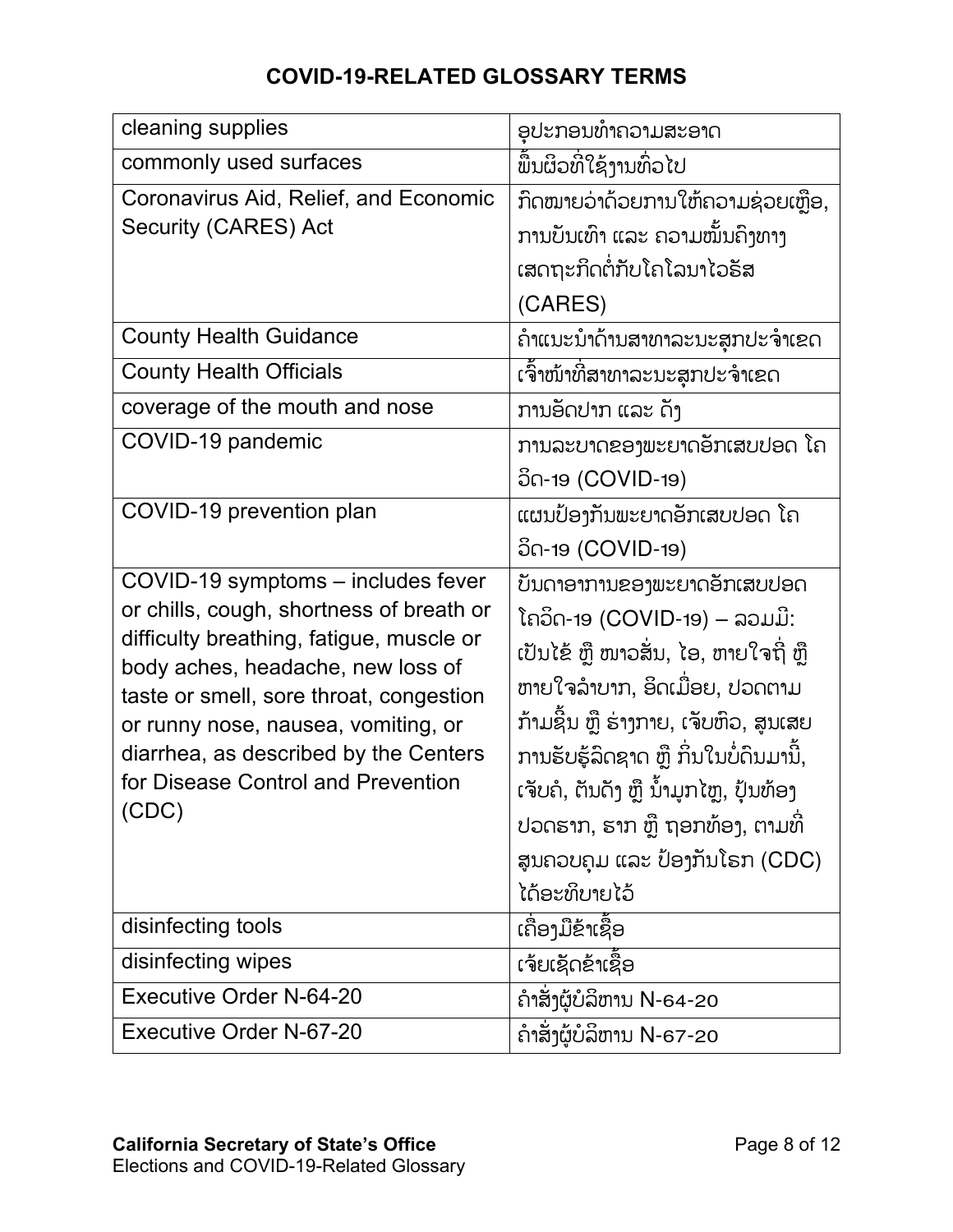| face covering                                                                                                                                                                                                         | ການປົກປິດໃບໜ້າ                                                                                                                                            |
|-----------------------------------------------------------------------------------------------------------------------------------------------------------------------------------------------------------------------|-----------------------------------------------------------------------------------------------------------------------------------------------------------|
| face mask                                                                                                                                                                                                             | ຜ້າອັດປາກ                                                                                                                                                 |
| face shield                                                                                                                                                                                                           | ແຜ່ນປົກປ້ອງໃບໜ້າ                                                                                                                                          |
| Fever                                                                                                                                                                                                                 | ມີໄຂ້                                                                                                                                                     |
| Gloves                                                                                                                                                                                                                | ້ຖິງມື                                                                                                                                                    |
| hand hygiene                                                                                                                                                                                                          | ການຮັກສາສຸຂະອະນາໄມຂອງມື                                                                                                                                   |
| hand sanitizer                                                                                                                                                                                                        | ເຈວທຳຄວາມສະອາດມື                                                                                                                                          |
| hand-washing – washing hands with<br>soap and water and scrubbing for at<br>least 20 seconds, or using hand<br>sanitizer where soap or running water<br>are unavailable                                               | ການລ້າງມື – ລ້າງມືດ້ວຍສະບຸ ແລະ ນ້ຳ<br>ພ້ອມທັງຂັດຖຸມືຢ່າງໜ້ອຍເປັນເວລາ 20<br>ວິນາທີ ຫຼື ໃຊ້ເຈວທຳຄວາມສະອາດມື ໃນ<br>ກໍລະນີທີ່ບໍ່ມີສະບູ ຫຼື ນ້ຳໄຫຼຜ່ານໃຫ້ນຳໃຊ້ |
| health and safety                                                                                                                                                                                                     | ສຸຂະພາບ ແລະ ຄວາມປອດໄພ                                                                                                                                     |
| high-use areas                                                                                                                                                                                                        | ພື້ນທີ່ໃຊ້ງານສູງ                                                                                                                                          |
| illness - reported illness ranges from<br>very mild (some people have no<br>symptoms) to severe illness                                                                                                               | ຄວາມເຈັບປ່ວຍ – ຄວາມເຈັບປ່ວຍທີ່ລາຍ<br>ງານ ແມ່ນມີຂອບເຂດຕັ້ງແຕ່ຂັ້ນປານກາງ<br>(ບາງຄິນອາດຈະບໍ່ມີອາການ) ໄປຈິນເຖິງ<br>ເຈັບປ່ວຍຂຶ້ນຮຸນແຮງ                         |
| protective equipment - includes face<br>coverings, gloves, and other protective<br>gear                                                                                                                               | ອຸປະກອນປົກປ້ອງ – ປະກອບມີ: ການປົກ<br>ປິດໃບໜ້າ, ຖຶງມື ແລະ ອຸປະກອນປົກ<br>ປ້ອງອື່ນໆ                                                                           |
| physical barrier                                                                                                                                                                                                      | ອຸປະສັກທາງດ້ານຣ່າງກາຍ                                                                                                                                     |
| physical distancing                                                                                                                                                                                                   | ການເວັ້ນໄລຍະຫ່າງທາງດ້ານຮ່າງກາຍ                                                                                                                            |
| plexiglass                                                                                                                                                                                                            | ແຜ່ນກະຈິກທຶນຄວາມຮ້ອນ                                                                                                                                      |
| potentially infectious                                                                                                                                                                                                | ອາດຕິດເຊື້ອໄດ້                                                                                                                                            |
| proper sneezing and coughing<br>etiquette – includes covering coughs<br>and sneezes and washing hands to<br>assist with infection control, as<br>described by the Centers for Disease<br>Control and Prevention (CDC) | ມາລະຍາດໃນການຈາມ ແລະ ການໄອທີ່ເ<br>ໜາະສິມ – ປະກອບມີ: ການໄອ ແລະ<br>ການຈາມດ້ວຍການເອົາມືອັດປາກ ແລະ ດັ່ງ<br>ພ້ອມທັງການລ້າງມື ເພື່ອຊ່ວຍຄວບຄຸມ                    |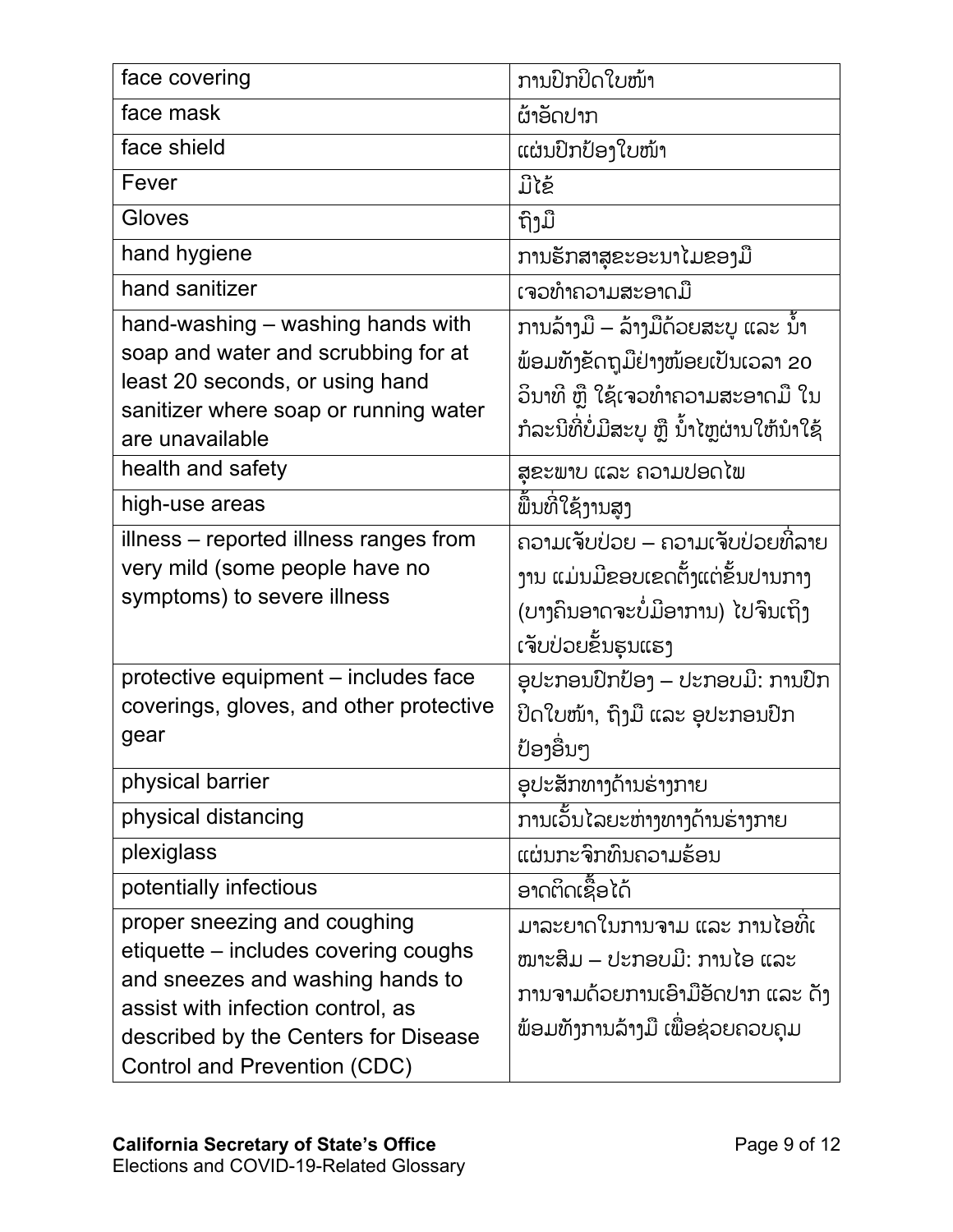|                                        | ການຕິດເຊື້ອ, ຕາມທີ່ ສູນຄວບຄຸມ ແລະ    |
|----------------------------------------|--------------------------------------|
|                                        | ປ້ອງກັນໂຣກ (CDC) ໄດ້ອະທິບາຍໄວ້       |
| public health guidance                 | ຄຳແນະນຳດ້ານສາທາລະນະສຸກ               |
| public health officials                | ເຈົ້າໜ້າທີ່ສາທາລະນະສຸກ               |
| risk assessment                        | ການປະເມີນຄວາມສ່ຽງ                    |
| serious underlying medical conditions  | ້ບັນດາເງື່ອນໄຂທາງການແພດຮາກຖານທີ່     |
| - includes such conditions as heart or | ຮ້າຍແຮງ – ປະກອບໄປດ້ວຍເງື່ອນໄຂ        |
| lung disease or diabetes               | ຕ່າງໆ ເຊັ່ນ: ໂຣກຫົວໃຈ ຫຼື ໂຣກປອດ ຫຼື |
|                                        | ໂຣກເບົາຫວານ                          |
| Stay-At-Home Order                     | ດຳສັ່ງໃຫ້ພັກຢູ່ບ້ານ                  |
| Temperature                            | ອິກພະຫາ                              |
| voter directional signs                | ້ປ່າຍບອກທິດທາງແກ່ຜູ້ລິງຄະແນນສຽງ      |
| voting system cleaning                 | ການທຳຄວາມສະອາດລະບົບການລົງ            |
|                                        | ຄະແນນ                                |

## **COVID-19-RELATED GLOSSARY PHRASES**

| Please wear a facial covering over         | ກະລຸນາໃສ່ຜ້າອັດປາກຄຸມໃຫ້ເໜືອດັ່ງ ແລະ |
|--------------------------------------------|--------------------------------------|
| your nose and mouth.                       | ປາກຂອງທ່ານ.                          |
| Maintain 6 feet of physical distance       | ຮັກສາໄລຍະຫ່າງທາງດ້ານຮ່າງກາຍ 6 ຟຸດ    |
| between you and others in the<br>building. | ລະຫວ່າງທ່ານກັບຄືນອື່ນໆທີ່ຢູ່ໃນອາຄານ. |
| Avoid physical contact.                    | ຫຼີກຫຼ່ຽງການສຳຜັດທາງຮ່າງກາຍ          |
| Use hand sanitizer at the check-in         | ີ ໃຊ້ເຈວທຳຄວາມສະອາດມືຢູ່ໜ່ວຍ         |
| station before and after voting.           | ້ລົງທະບຽນກ່ອນ ແລະ ຫຼັງຈາກການລົງ      |
|                                            | ຄະແນນສຽງ.                            |
| Place your own ballot into the tabulator   | ວາງບັດລິງຄະແນນຂອງຕິນເອງລິງໃນເຄື່ອງ   |
| or ballot box.                             | ຈັດເປັນຕາຕະລາງ ຫຼື ກ່ອງລຶງຄະແນນ.     |
| Thanks for wearing your mask.              | ຂອບໃຈທີ່ທ່ານໃສ່ຜ້າອັດປາກ.            |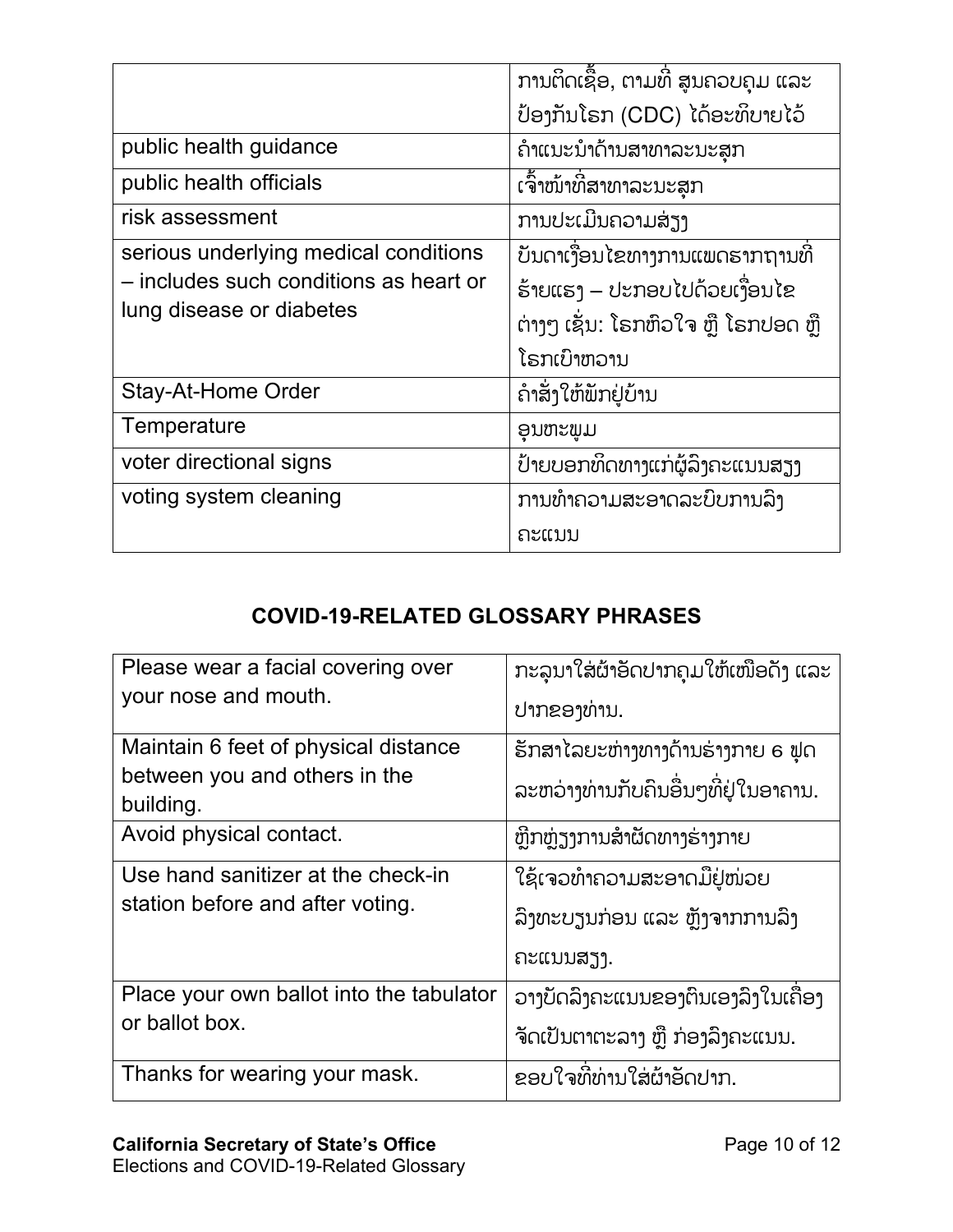| Remember to use the hand sanitizer.                                         | ຢ່າລືມໃຊ້ເຈວທໍາຄວາມສະອາດມື.               |
|-----------------------------------------------------------------------------|-------------------------------------------|
| Thanks for keeping your distance.                                           | ຂອບໃຈທີ່ຮັກສາໄລຍະຫ່າງຂອງທ່ານ.             |
| Make sure your hands are dry before                                         | ຈຶ່ງຮັບປະກັນວ່າມືຂອງທ່ານແຫ້ງດີ ກ່ອນ       |
| touching your paper ballot.                                                 | ສໍາຜັດກັບບັດລິງຄະແນນຂອງທ່ານ.              |
| Place used items here for cleaning.                                         | ຈຶ່ງວາງສິ່ງຂອງທີ່ໃຊ້ແລ້ວໄວ້ບ່ອນນີ້ເພື່ອທຳ |
|                                                                             | ຄວາມສະອາດ.                                |
| Health guidelines to use a face                                             | ບັນດາແນວທາງກ່ຽວກັບສຸຂະພາບໃນການ            |
| covering and maintain physical<br>distancing are here to protect you and    | ນຳໃຊ້ການປົກປິດໃບໜ້າ ແລະ ການເວັ້ນ          |
| others. Please follow them.                                                 | ໄລຍະຫ່າງທາງດ້ານຮ່າງກາຍ ແມ່ນມີໄວ້          |
|                                                                             | ເພື່ອປົກປ້ອງທ່ານ ແລະ ບຸກຄົນອື່ນໆ.         |
|                                                                             | ກະລຸນາປະຕິບັດຕາມ.                         |
| A face covering can be provided for                                         | ສາມາດຈັດຫາຜ້າອັດປາກໃຫ້ແກ່ທ່ານໄດ້,         |
| you to use, if available.                                                   | ຖ້າມີ.                                    |
| We regret that you're unwilling to                                          | พอກເຮົາເສຍໃຈທີ່ທ່ານບໍ່ເຕັມໃຈທີ່ຈະ         |
| follow the guidelines, but we do<br>respect your right to vote. Please give | ປະຕິບັດຕາມແນວທາງດັ່ງກ່າວ, ແຕ່ພວກ          |
| us a bit of time to organize the area to                                    | ເຮົາກໍເຄົາລິບສິດຂອງທ່ານໃນການລຶງ           |
| allow additional physical distance                                          | ຄະແນນ. ກະລຸນາໃຫ້ເວລາພວກເຮົາເພີ່ມ          |
| between you, our fellow election<br>workers, observers, and other voters.   | ອີກເພື່ອຈັດພື້ນທີ່ ເຊິ່ງຈະອະນຸຍາດໃຫ້ມີ    |
|                                                                             | ການເວັ້ນໄລຍະຫ່າງທາງດ້ານຮ່າງກາຍ            |
|                                                                             | ລະຫວ່າງທ່ານ, ສະມາຊິກຜູ້ປະຕິບັດງານ         |
|                                                                             | ການເລືອກຕັ້ງຂອງພວກເຮົາ, ຜູ້ສັງເກດການ      |
|                                                                             | ແລະ ຜູ້ລຶງຄະແນນສຽງຄືນອື່ນໆ.               |
| Voting by mail is a safe choice to avoid                                    | ການລຶງຄະແນນສຽງທາງໄປສະນີ ເປັນທາງ           |
| exposure to COVID-19 while voting.                                          | ເລືອກທີ່ປອດໄພ ເພື່ອຫຼີກຫຼ່ຽງການສຳຜັດ      |
|                                                                             | ້ກັບພະຍາດອັກເສບປອດ ໂຄວິດ-19               |
|                                                                             |                                           |